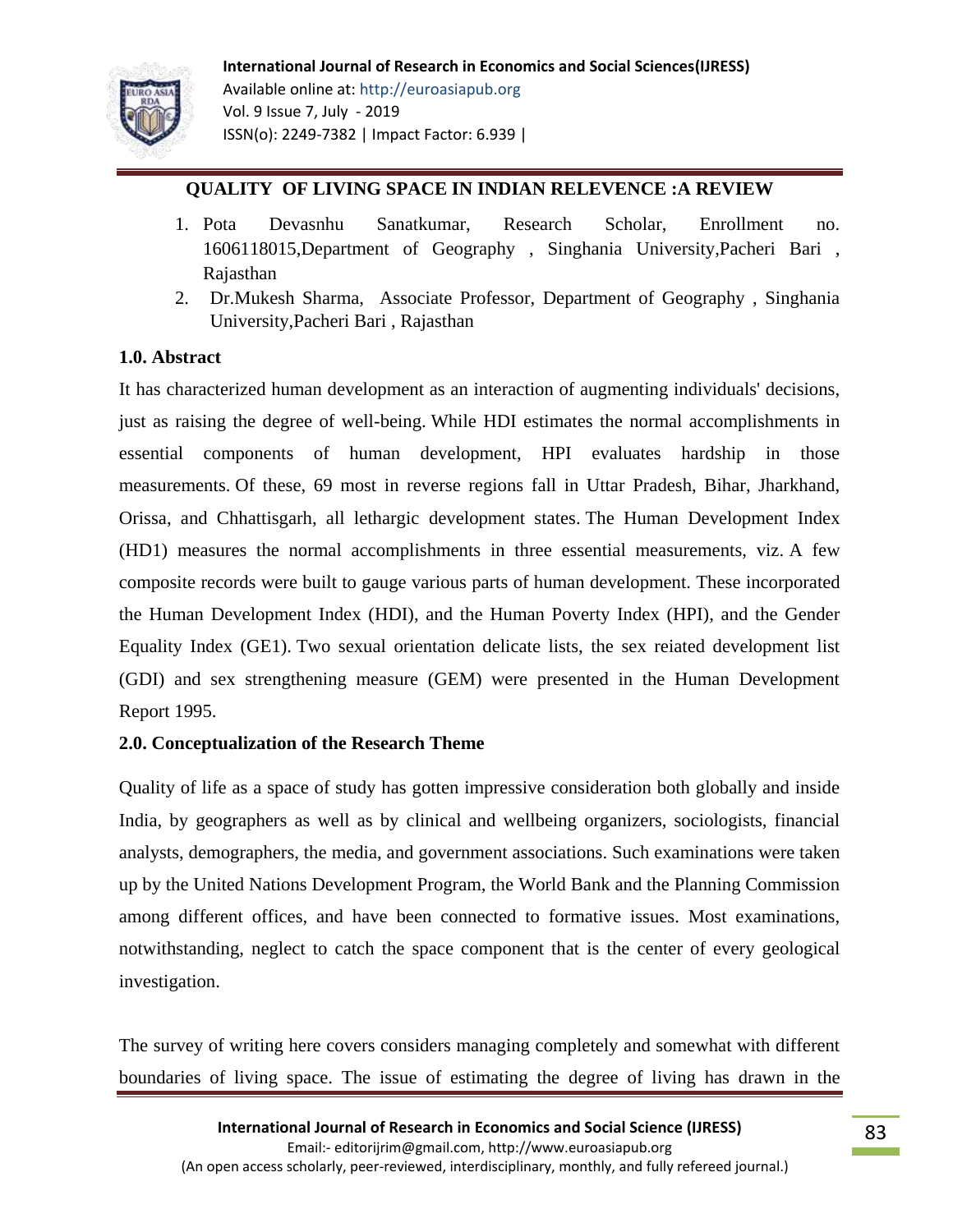

consideration of exploration foundations for a genuinely significant time-frame. Some early global works in this field remember the report for the 'Worldwide Definition and Measurement of Standards and Levels of Living' (United Nations 1954), Drewnowski's (1974) work on the estimation of levels of living and government assistance, and the OECD research program on the estimation of social well being (OECD 1976).

### **3.0. Research Report**

The U.N. Council of Experts, under the chairmanship of Professor V.K.R.V Rao delivered its spearheading report in 1954 on the 'Worldwide Definition and Measurement of Standards and Levels of Living' , which talked about the key issues of philosophy in this field. The panel looked to dissect the degree of living into quantifiable segments. The parts proposed were wellbeing, food utilization and sustenance, schooling, business and states of work, lodging, government managed retirement, dress, diversion, and human opportunity. The advisory group likewise prescribed strides to improve the precision of information relating to the estimation of the distinctions and changes in degrees of living, on a territorial and on an overall premise.

Morris (1979) built up the Physical Quality of Life Index. This list depended on three pointers viz. newborn child death rate, life anticipation at age one and the proficiency pace of grownups. These were utilized to frame a straightforward composite list. The investigation found that while nations with low per capita GNP would in general have low PQLI and visa versa, the connection amongst GNP and PQLI was not generously close. A few nations with high for each capita GNP had low PQLI, even underneath the normal of the least fortunate nations. Different nations with low per capita GNP had PQLI that was higher than the normal for center pay nations. For instance the per capita GNP of Saudi Arabia was \$12720, and its PQLI tally was just 40, while Sri Lanka had a low for each capita GNP of \$302 however a high PQLI of 82. The information appear to demonstrate that critical upgrades in the fundamental quality of life can be accomplished before there is any incredible ascent in per capita GNP or, on the other hand, that a more elevated level of per capita GNP isn't an assurance of a superior quality of life. For instance, wide PQLI varieties are seen for nations with comparable degrees of per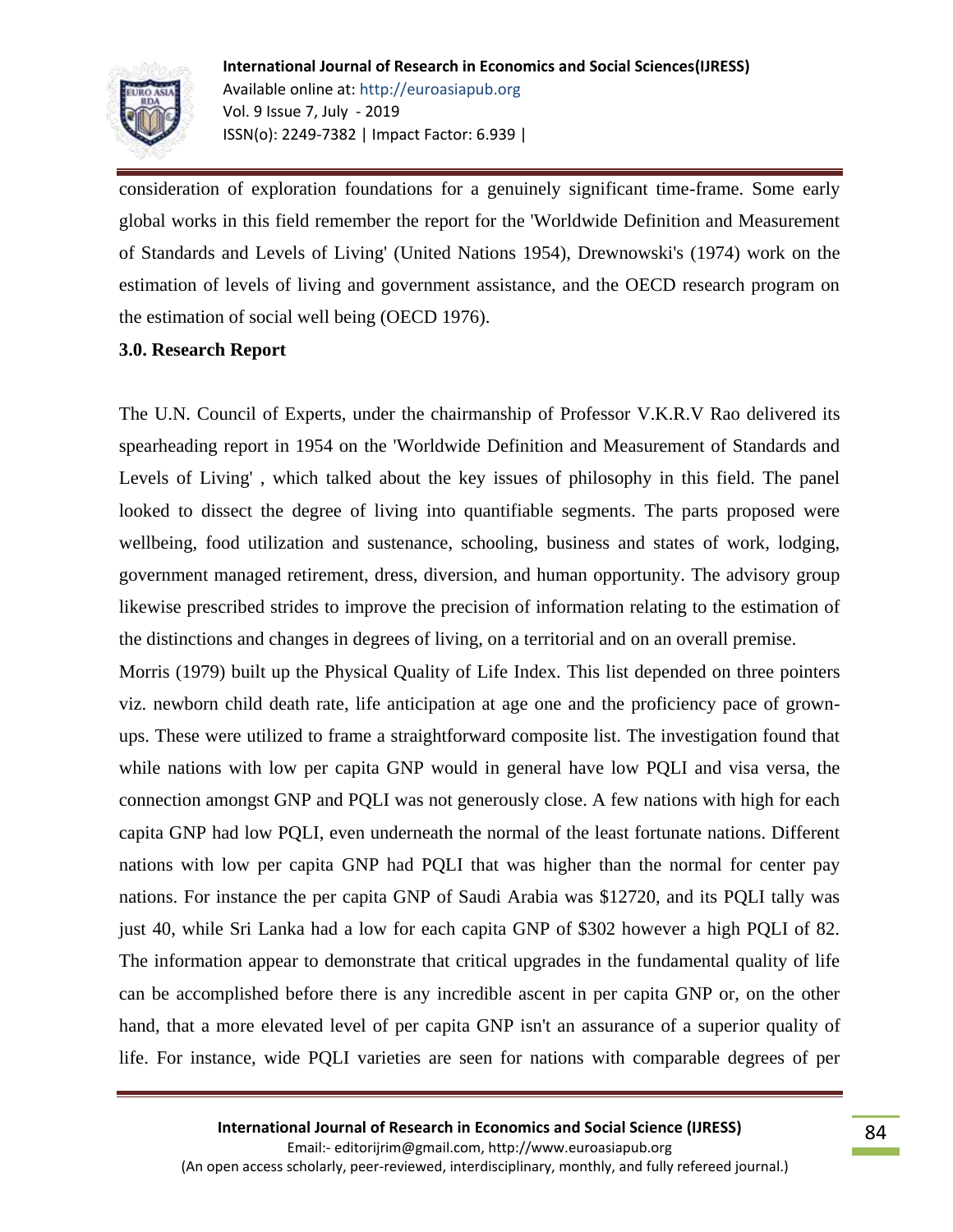

capita like Angola (21) and Zimbabwe (63), China (73) and India (42), Tanzania (58) and Gambia (20).

Beginning from 1990, the United Nations Development Program, in its yearly Human Development Reports, has zeroed in on the more extensive properties of human well being and quality of life. It has characterized human development as an interaction of augmenting individuals' decisions, just as raising the degree of well-being. A few composite records were built to gauge various parts of human development. The Human Development Index (HD1) measures the normal accomplishments in three essential measurements, viz. life span as estimated by life hope upon entering the world; instructive achievement as estimated by a blend of grown-up education (66% weight) and joined essential, auxiliary and tertiary proportions (33% weight); and way of life, as estimated by per capita genuine Gross Domestic Product, adapted to neighborhood contrasts in the typical cost for basic items. As the years progressed, the HDI has gone through different changes and methodological enhancements. Two sexual orientation delicate lists, the sex reiated development list (GDI) and sex strengthening measure (GEM) were presented in the Human Development Report 1995. While the GDI estimates the disparities in accomplishments among people utilizing similar factors as HDI, the GEM estimates sex inequality in financial and political freedom. The Human Development Report 1997 presented the Human Poverty Index (HPI) to quantify neediness in both the creating (HPI 1) and the created nations (HPI 2). While HDI estimates the normal accomplishments in essential components of human development, HPI evaluates hardship in those measurements. The capacity neediness measure (CPM) is a list that investigates individuals' absence of abilities in living a sound, well-sustained life, having protected and solid propagation and being proficient and learned.

The World Bank has been distributing yearly World Development Reports since 1978 to bring into center the various parts of development. The 'Development Diamond', as proposed by the World Bank, depicts a relationship among four financial markers for a given nation, viz. life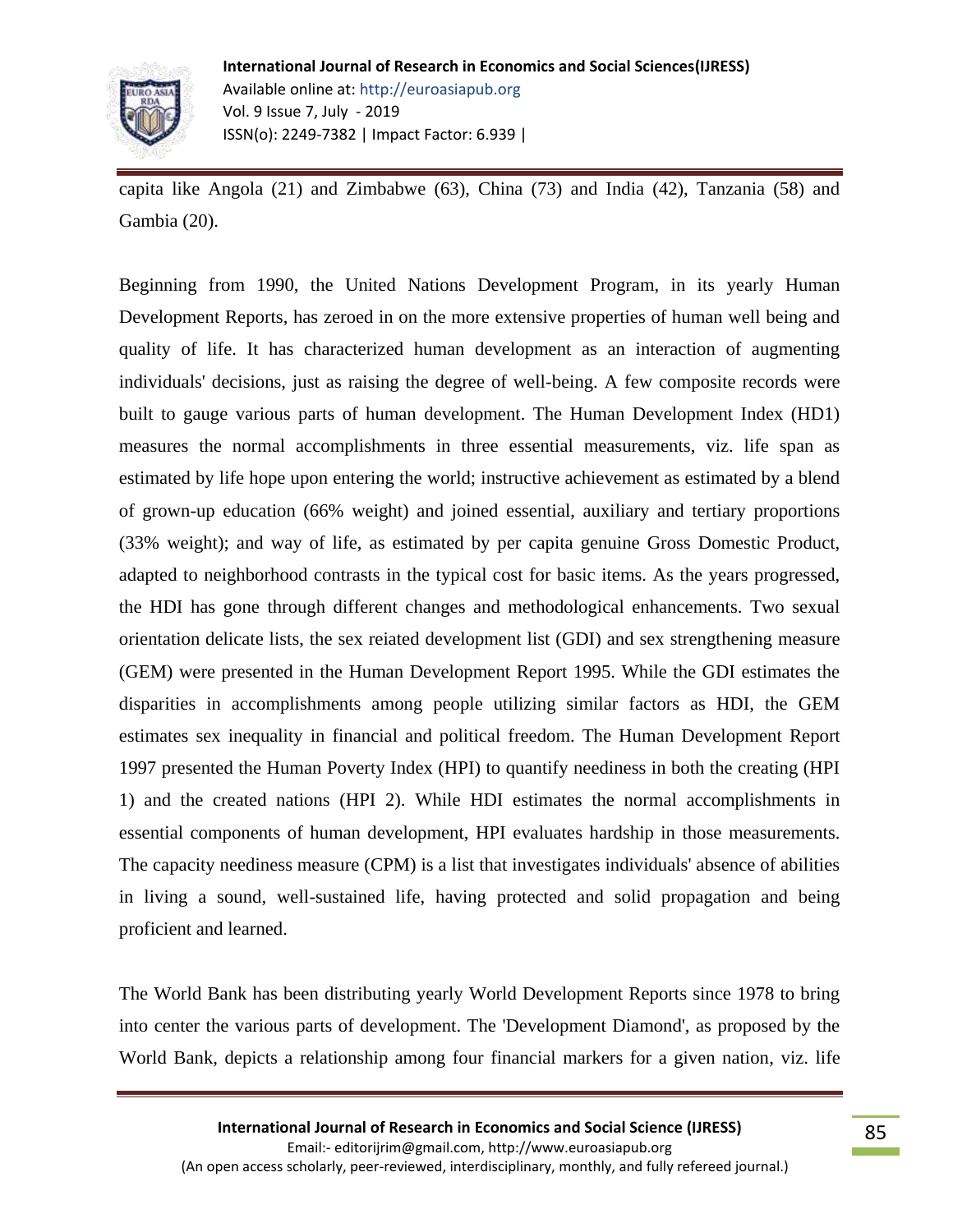

anticipation upon entering the world, net essential enrolment, admittance to safe water, and GDP per capita, comparative with the midpoints for that country's pay bunch (low-pay, center pay or top level salary). Every marker is addressed on a different hub, and afterward associated with strong lines to shape a polygon.

Horst (1987) has united various papers enlightening the quality of life in the past Soviet Union. A wide picture draws out the real factors of day by day life in the previous Soviet Union on different issues identifying with quality and accessibility of state offered types of assistance, like instruction, medical services and lodging, working states of production lines, everyday environments in the provincial zones, liquor misuse, and the condition of the old. The discoveries show that albeit the Soviet Government has taken incredible steps in improving the day to day environments of its residents, they are still moderately poor by western norms and a few significant social issues keep on troubling individuals. At the public level some institutional reports managing different issues of development were delivered.

The National Human Development Report 2001, distributed by the Planning Commission of India, has endeavored to survey the quality of life and level of human well being for the Indian states. Its significant target was to achieve a specific methodological agreement on the utilization of the human development approach in the country, and to make a structure to help distinguish markers and construct composite human development files at the state level. From among seventy pointers, a center arrangement of composite markers was built. These incorporated the Human Development Index (HDI), and the Human Poverty Index (HPI), and the Gender Equality Index (GE1). These evaluations have been made for the mid eighties and the nineties for all states/association regions. As a rule, most markers uncover a lower level of achievement for ladies and the country populace. The accomplishment level of planned station and booked clan populace was likewise discovered to be lower than that of the others on the accessible markers.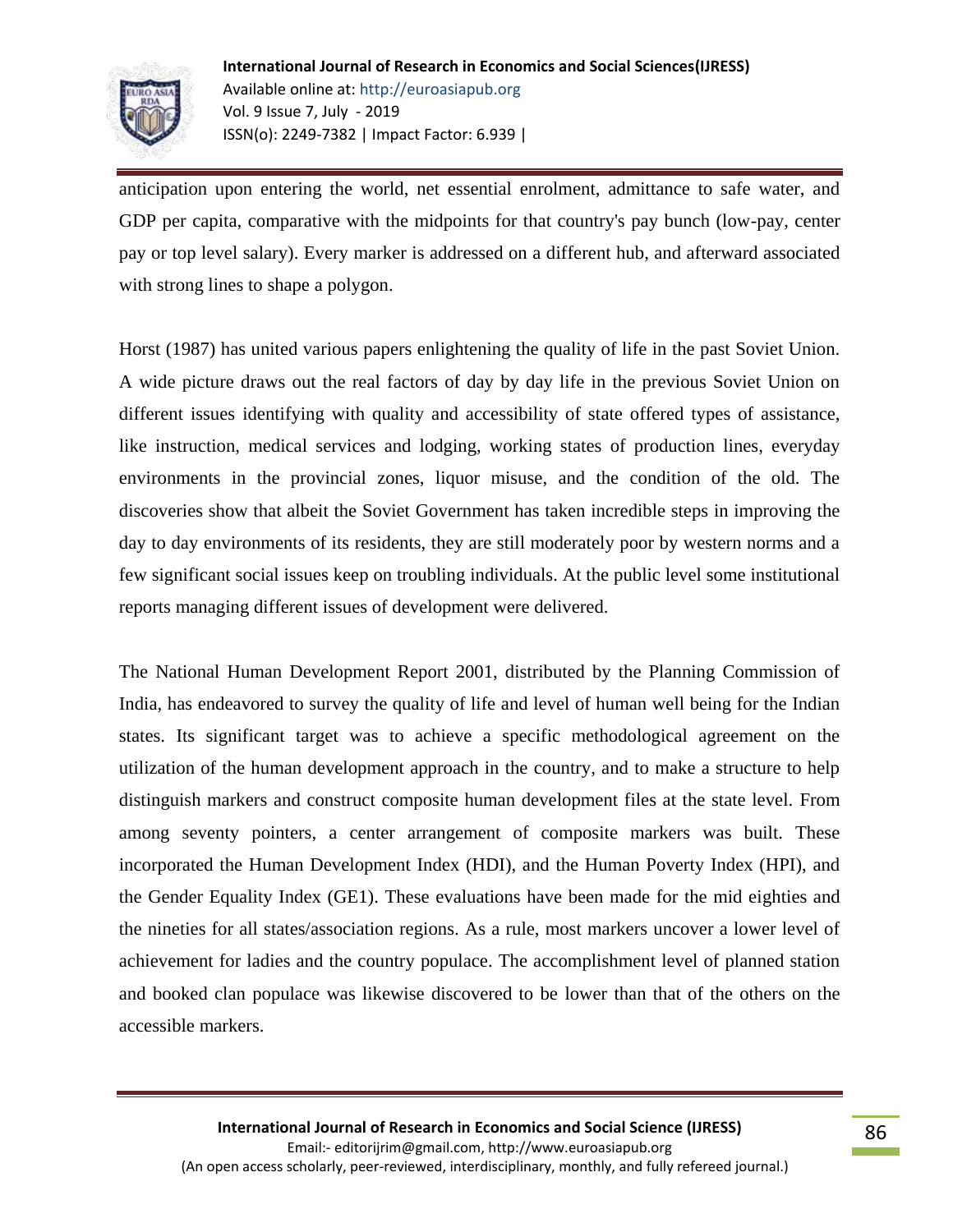

Ganguli and Gupta (1976) contemplated the between state aberrations in the degree of living in India for the period 1955-65. Three composite lists covering the essential parts of living, in particular sustenance, lodging, wellbeing and training; the optional perspectives specifically recreation, security and climate; and a general record of level of living were conveyed for investigation. The strategies embraced to develop the composite files depended on the scientific classification approach, and the vital segment investigation. While Tamil Nadu, Punjab, Maharashtra, Kerala, and West Bengal had the most elevated levels of living, Uttar Pradesh, Bihar, Andhra Pradesh, and Madhya Pradesh were on the opposite side of the stepping stool. Despite the fact that decrease in between state inconsistencies was seen after some time, the general levels ofliving were discovered to be low in all states.

Singh and Chand (2000) in their examination have utilized the quality of life approach for distinguishing proof of poor in India. Public Family Health Survey information (1992-93) alongside the Planning Commission's 1993-94 evaluations of neediness proportions were utilized. Quality of life lists, in light of lodging attributes, responsibility for resources, domesticated animals and farming area were built. The outcomes showed that the Quality o ' Life Index dependent on lodging attributes is the most proper file for estimating neediness and ID of helpless families. Chakrabarty (1999) has endeavored to assess the quality of life of planned standings and clans in country India. Family level information on pay, training and wellbeing status of booked rank and planned clan and the remainder of the populace have been evaluated. The information utilized had been gathered by NCAER in its HDI study. An example of 33230 rustic families was utilized of which 7943 have a place with the planned standing and 4220 have a place with booked clan. The investigation set the SC and ST populace at a much lower for every capita pay level when contrasted with others. They are additionally generally more denied in admittance to administrations. There have been countless examinations dependent on singular points like water and disinfection, energy and neediness.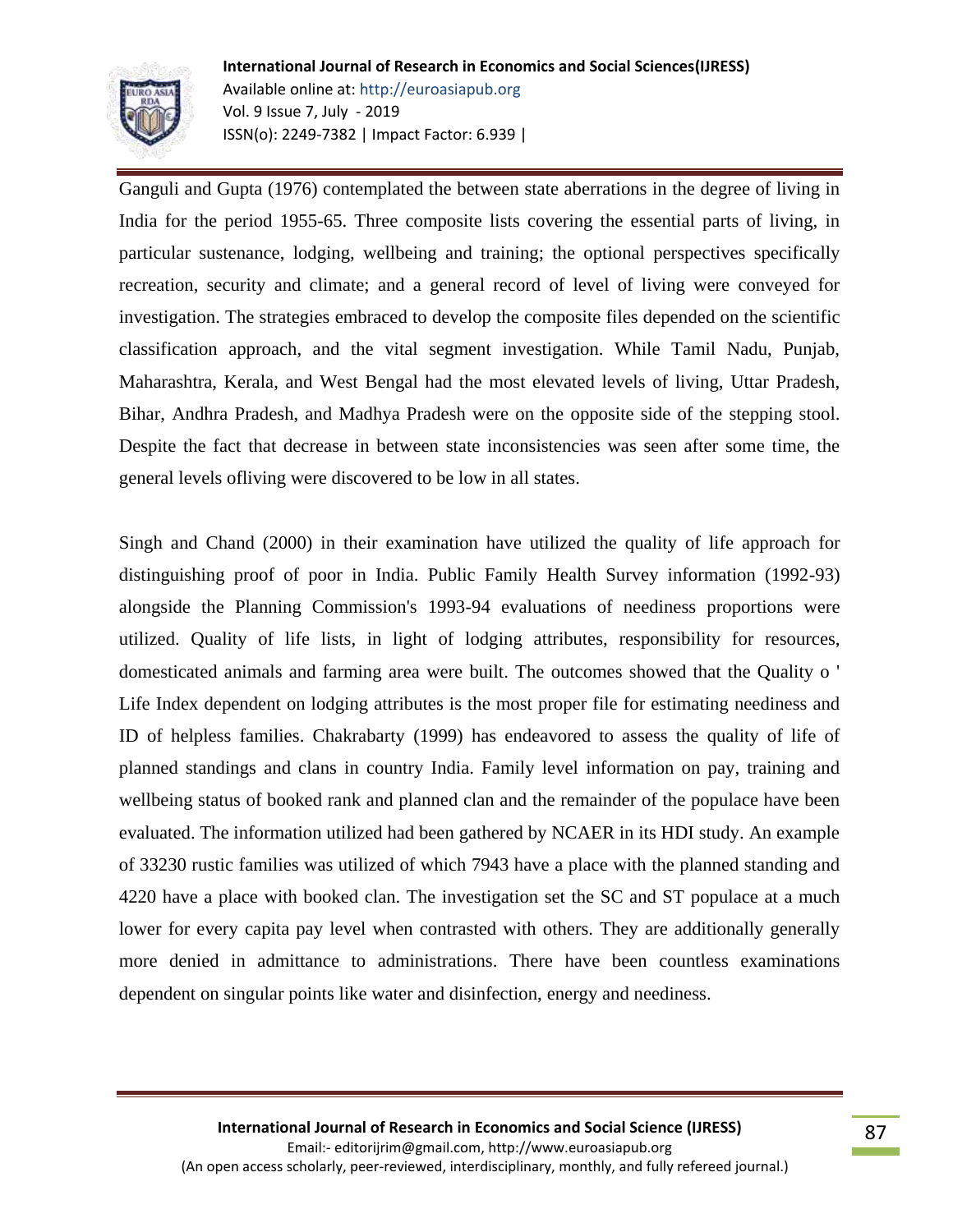

Montgomery, et al. (2004) have a section on 'Variety and Inequality' in their book Analysis of the Demographic and Health Surveys. It is uncovered that in pretty much every agricultural nation overviewed, the normal metropolitan occupant appreciates better admittance to fundamental public administrations like channeled drinking water, flush and power, than the normal country inhabitant. The reasons expressed are contrasts in capacities to pay for administrations, government venture needs, and lower per unit cost of administration arrangement. The Ontario Social Development Council (2002) built up a quality of life list, as a local area development technique, to screen the living and working states of Ontarians dependent on chose pointers. Quality of life has been characterized as 'the result of interchange among social, wellbeing, monetary and natural conditions which influence human and social development'.

Mavalankar and Shanker (2004) investigated the significance of sterilization and water supply as determinants of wellbeing, instruction and social well being. It is assessed that in India 70% of all sicknesses are waterborne. The weight of deficient sterilization and water supply is for the most part borne by poor people and the ladies, because of their socially characterized jobs. Discoveries show that improvement in these areas are essential to diminish rate of sickness and passing, simultaneously well affecting instruction, sex variations, and giving other social advantages. Every one of these likewise diminish the monetary weight of weakness in a family. They propose that the current circumstance can be improved by including the NGOs, the local area, and the neighborhood self government. Need ought to be given to interests in these areas.

Samuel and others (2004) assess the condition of public administrations from a client viewpoint. Five administrations, specifically, drinking water, medical care, the public circulation framework, public vehicle, and essential training have been covered. Each assistance was evaluated as far as four measurements, viz. access, use, dependability, and client fulfillment. The condition of these administrations in various territories of India depends on family studies, autonomous perceptions of chose public administrations, town profiles, and contextual analyses.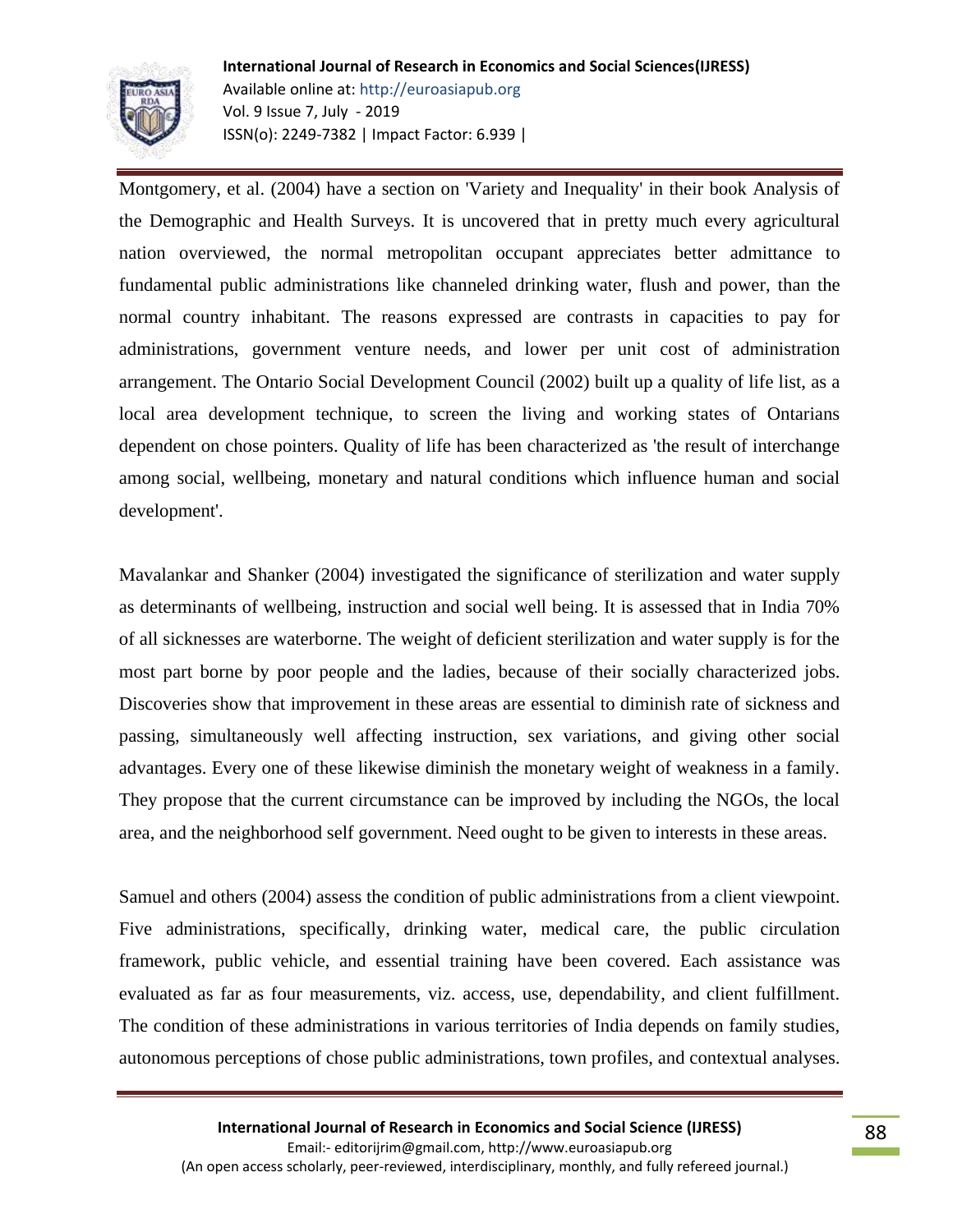

A multistage separated arbitrary testing technique was adjusted to choose country and metropolitan families. Discoveries show that in the general presentation of public administrations, Tamil Nadu was on the top, trailed by Gujarat, Karnataka, Maharashtra, Andhra Pradesh, and Kerala. At the subsequent level were states like Haryana, Himachal Pradesh, Madhya Pradesh, and Uttar Pradesh. The most reduced degrees of public administrations were found in Assam, West Bengal, Orissa, Rajasthan, and Bihar. It was discovered that unwavering quality was a significant issue in arrangement of public administrations.

Parikh, et al. (2004), address issues of energy, water, disinfection, as a significant objective of public development and intends to incorporate country and metropolitan poor in the standard of monetary development. The investigation depends on a coordinated review covering 15293 families from 148 towns in provincial spaces of three north Indian states and one condition of south India. It is assessed that 96% of country families use bio-fuel for cooking and spend on a normal 352 hours out of every year on social event bio-fuel. Around 62% families don't have savoring water or close to the house and go through 1410 hours pe-family in gathering water from outside. Just 7% of the families are associated with sewerage and 9 percent have latrines inside their homes. The complete financial misfortune because of this need has been assessed to be 15.5 billion days of the year. Low monetary development is both a reason and-an impact of low availability to clean drinking water, sterilization, and sewerage. A need to follow a comprehensive way to deal with accomplish shared objectives here was focused upon.

Mishra, Vinod, et al. (2006) show that utilization of bio-fuel for cooking and warming uncovered numerous ladies and small kids in agricultural nations to indoor contamination. In light of the National Family Health Survey 1998-99, the investigation tracks down a solid relationship between the utilization of bio-fuel and a danger of frailty, hindering and ongoing dietary inadequacies in youngsters. Pachauri and Spreng (2004) have related admittance and utilization of energy to neediness. Various methodologies have been introduced to quantify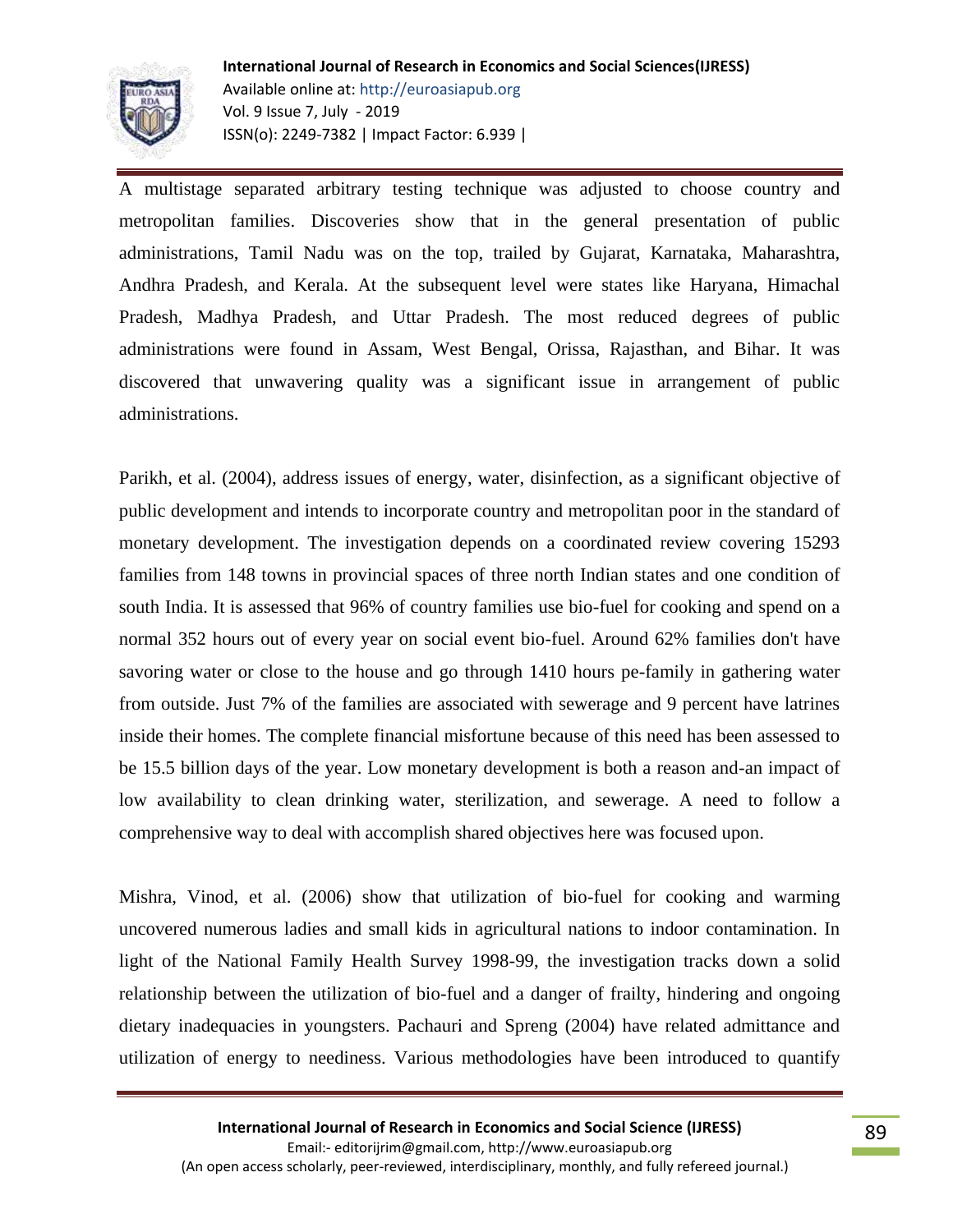

energy neediness. The investigation depends on the 1993-94, NSS Household Expenditure Survey (Round 50). Discoveries show that a more significant level of fuel source likewise gives different advantages, for example, improved indoor air quality and more opportunity for beneficial or sporting exercises. To guarantee the well-being of poor people, it is fundamental to improve admittance to more effective and moderate wellsprings of energy. The examination likewise features that energy endowments are of little use to the poor as the most unfortunate families don't approach power.

Destitution levels have additionally been analyzed for different social and monetary gatherings. Sundaram and Tendulkar (2003) have distinguished the planned rank and booked clan as the most weak gatherings of people, and horticultural work families (country) and the easygoing work families (metropolitan) as monetarily the most weak gatherings. The neediness levels of these gatherings are higher than the public level. The destitution levels among the planned clan families have really expanded during the nineties. Sarkar, et al. (2006), gauge that HDI and HPI for planned clans was 30% lower than the comparing all India files. In a worldwide examination, hardship among the booked tri oes of India was discovered to be like that in the least fortunate nations of sub-Saharan Africa.

Himanshu (2007) has investigated destitution patterns dependent on the 61st round of the National Sample Survey. It was tracked down that regardless of higher in general development, the yearly neediness decrease during 1993-2005 was more slow than during the 1970s and 1980s. Anyway a portion of the great destitution states, like Bihar, Assam, Orissa, Chhattisgarh and West Bengal, improved on non-pay boundaries as well as on business and pay markers. Interestingly a deteriorating of every one of these boundaries was found in a portion of the more extravagant states.

Dev, M.S. also, C. Ravi (2007) track down that the pace of decay of metropolitan neediness was more slow in the post-change period. Inequality in utilization has expanded fundamentally for both rustic and metropolitan regions in the post-change time frame, the pace of increment being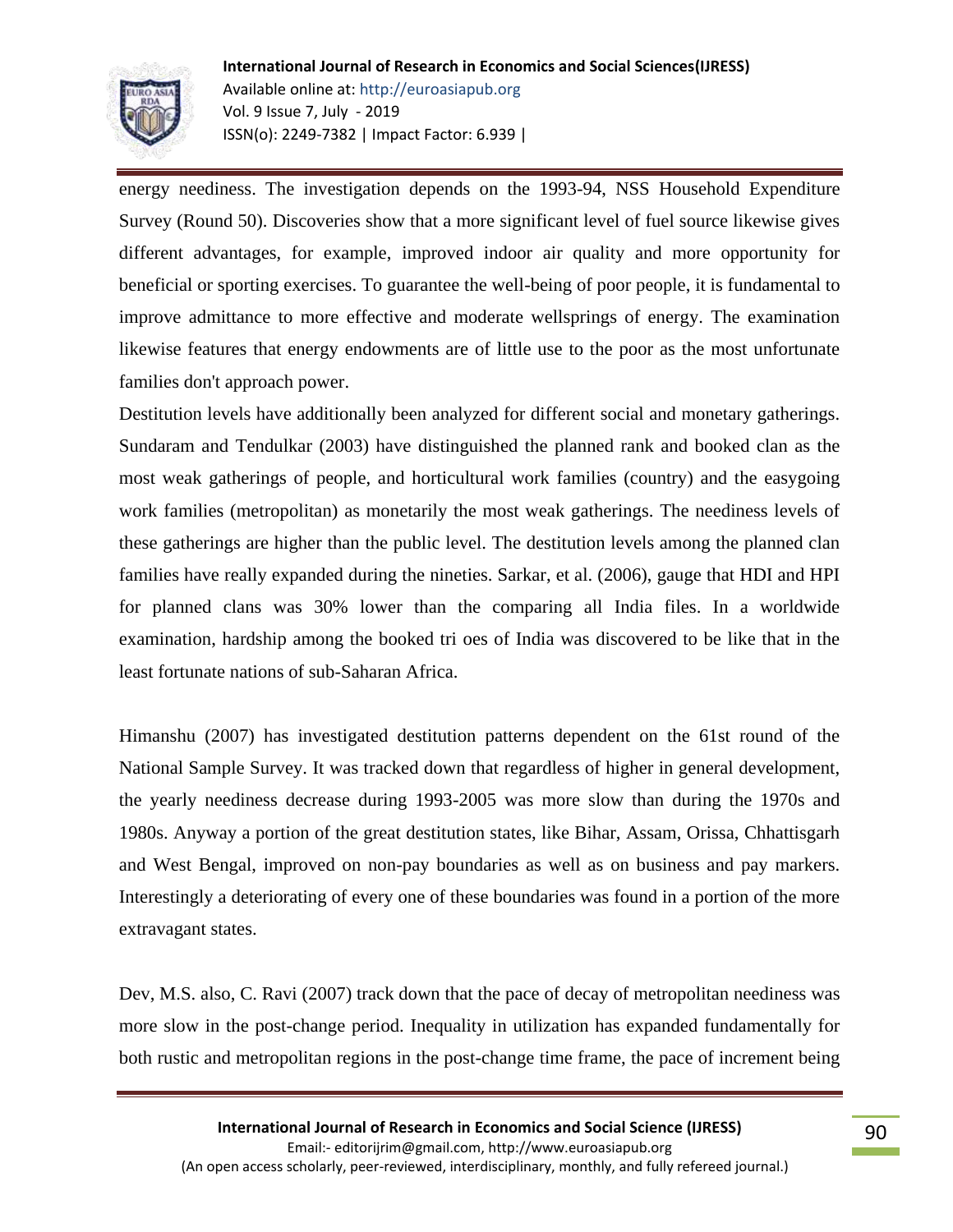

a lot higher for metropolitan when contrasted with country zones. On analyzing the connection among pay and elasticizes with the degrees of headcount proportions, it is seen that expresses that have low destitution proportions had big time salary and high gini versatility. Such states need strategy mediation to decrease inequality. Then again, states, for example, Bihar, Orissa, Uttar Pradesh, and Madhya Pradesh that have high destitution proportions show low pay and lew gini versatility. These states need development motivators. Consequently, approaches that expansion development and value must be followed all the while.

Mehta and Shepherd (2006) have united various papers featuring different elements of persistent destitution and development strategy in India. The investigation shows that the quantity of persistent poor, those that have livelihoods under 75% of the neediness line, is the most elevated among the easygoing horticultural workers and peripheral or little ranchers. Their fixation is likewise discovered high in dry land locales portrayed by successive yield disappointments and in 'backwoods based' economies with transcendence of ancestral populaces. States showing undeniable degrees of pay neediness rank low in human development.

Debroy and Bhandari (2003) have estimated the situation with human development and hardship at the region level. Based on pointers identifying with financial well being and expectations for everyday comforts, wellbeing status, admittance to schooling and sex equality, a rundown involving 145 in reverse regions is seen. Of these, 69 most in reverse regions fall in Uttar Pradesh, Bihar, Jharkhand, Orissa, and Chhattisgarh, all lethargic development states. Encompassing these are regions that additionally show generally undeniable degrees of neediness. The backwardness of these regions is chiefly due to financial elements, topographical attributes, helpless government strategy, insufficient framework, and public inaction. Various researchers have shown worry over the augmenting provincial metropolitan and entomb local incongruities. A number ofstudies have analyzed the territorial differences in the financial execution of the states in the pre-change and post-change periods (Bhattacharya and Sakthivel,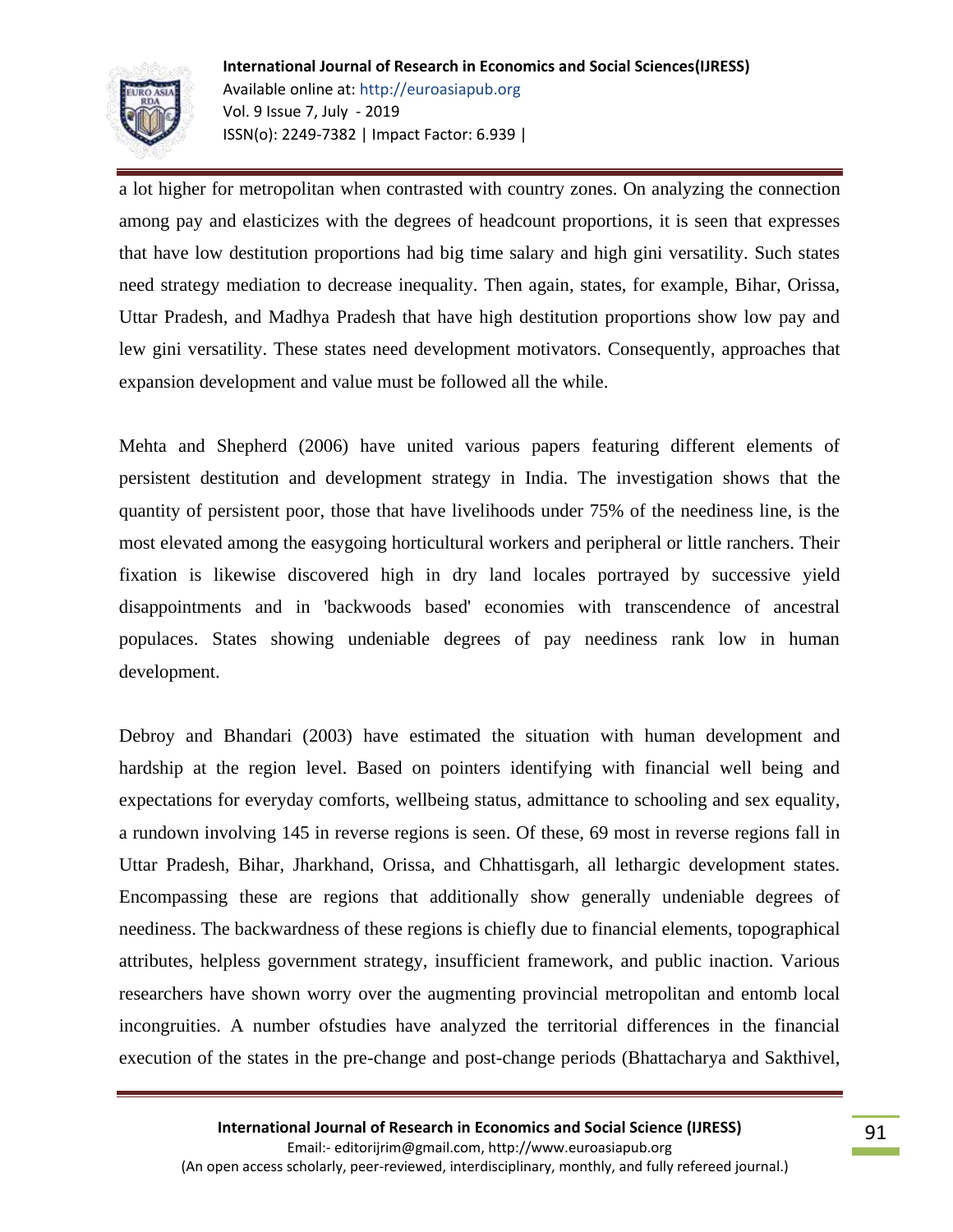

2004; Dholakia, 2003; Sachs, Bajpai, and Ramiah, 2002; Ahluwalia, 2000, 2002; Kurian 2000; Shand and Bhinde, 2000). The overall perception has been that provincial inconsistencies in India have extended after the financial changes in the nineties. Most researchers discover little proof of assembly of development among states. It is likewise apparent that varieties in private ventures are essentially corresponded to infrastructural development and development and furthermore have a part in irritating the between state incongruities. Kurian (2000) has noticed a stamped division between the forward and in reverse provinces of India. Improvement in fundamental infrastructural offices like force, water system, transport, and telecom is a precondition to improve the quality of life of individuals in the regressive states. This requires purposeful exertion on the part of the state.

India Rural Development Report (1999) draws out the local inconsistencies in development and neediness in country India. The examination depends on 78 NSS districts divided based on agro-climatic homogeneity. Neediness levels have been corresponded with other financial factors to clarify provincial varieties in destitution. Two arrangements of files have been developed for this reason. The first is the social development file, made out of boundaries like female proficiency, instruction principles, accessibility of drinking water and latrines, lodging status, zap and admittance to PDS. The second is the framework development file, enveloping boundaries of water system, street thickness, market thickness, correspondence, and admittance to clinical offices. The report draws out that critical heterogeneity exist in all states aside from Bihar, which is consistently poor. Sharp differentiations are seen in Andhra Pradesh, Karnataka, and Maharashtra, however varieties are likewise noticeable in more modest states. In view of provincial destitution proportions of 1993-94, the report has recognized low, medium, high and high country neediness districts. Southern (unified) Bihar, south western (unified) Madhya Pradesh, southern Orissa, southern Uttar Pradesh fall in high neediness territories with destitution proportions of over 60%.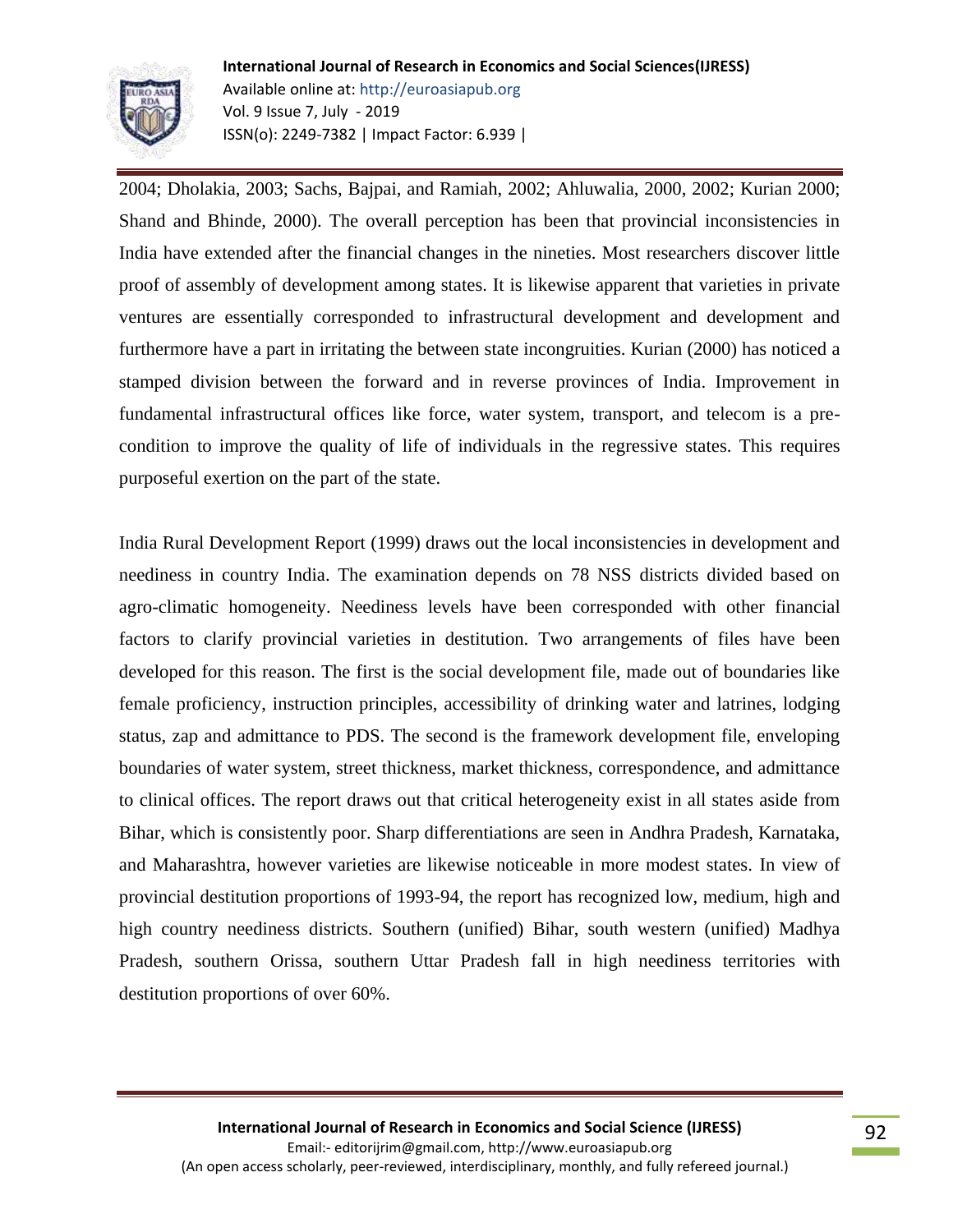

The writing review shows that while studies and examination on the development cycle and territorial differences are significant in number, those on quality of living space are scant. For instance, the significant diaries of geography in India, distributed during the most recent couple of years, don't have a solitary article on the quality of living space. This isn't to keep the presence from getting concentrates on singular parts of living like water, sterilization, and lodging. Be that as it may, at that point the connection among lodging and conveniences and their impact on the quality of living space has not been adequately recognized. In a large portion of the examinations the pressure is more on friendly and monetary pointers like life hope, instruction, wellbeing, pay and utilization levels. The components of accessible space and conveniences in that have often been disregarded. The current examination is an endeavor to fill this hole. It has been refined in the soul of 'who gets what, where and how' point of view of human geography.

## **4.0. Conclusion**

There is broad writing on different components of destitution. The subject has generally been taken care of by financial analysts, hence more consideration has been paid to estimating and checking of pay levels, and in the deal ignoring different types of human hardship. The meaning of neediness and the procedure received for distinguishing the poor has pulled in a great deal of discussion (Guruswamy and Abraham, 2006; Saith, 2005; Popli et al. 2005). The examinations show that the current official meaning of destitution terribly distorts the genuine circumstance as it has utilized a straightforward caloric measure as the measuring stick of neediness. Not exclusively is there need to refresh the neediness line over the long run yet additionally incorporate different boundaries like admittance to lodging, drinking water, disinfection, medical care, schooling and dress.

#### **5.0. References**

Morris, M. D. 1979: Measuring the Conditions of the World's Poor: The Physical Quality of Life Index. Oxford: Pergamon Press.

Herlemarn, Horst, ed.1987. Quality of Life in the Soviet Union. Boulder: West View Press.

Ganguli, B.N., and D.B. Gupta. 1976. Levels of Living in India, An Inter-State Profile. New Delhi: S. Chand and Company Ltd.